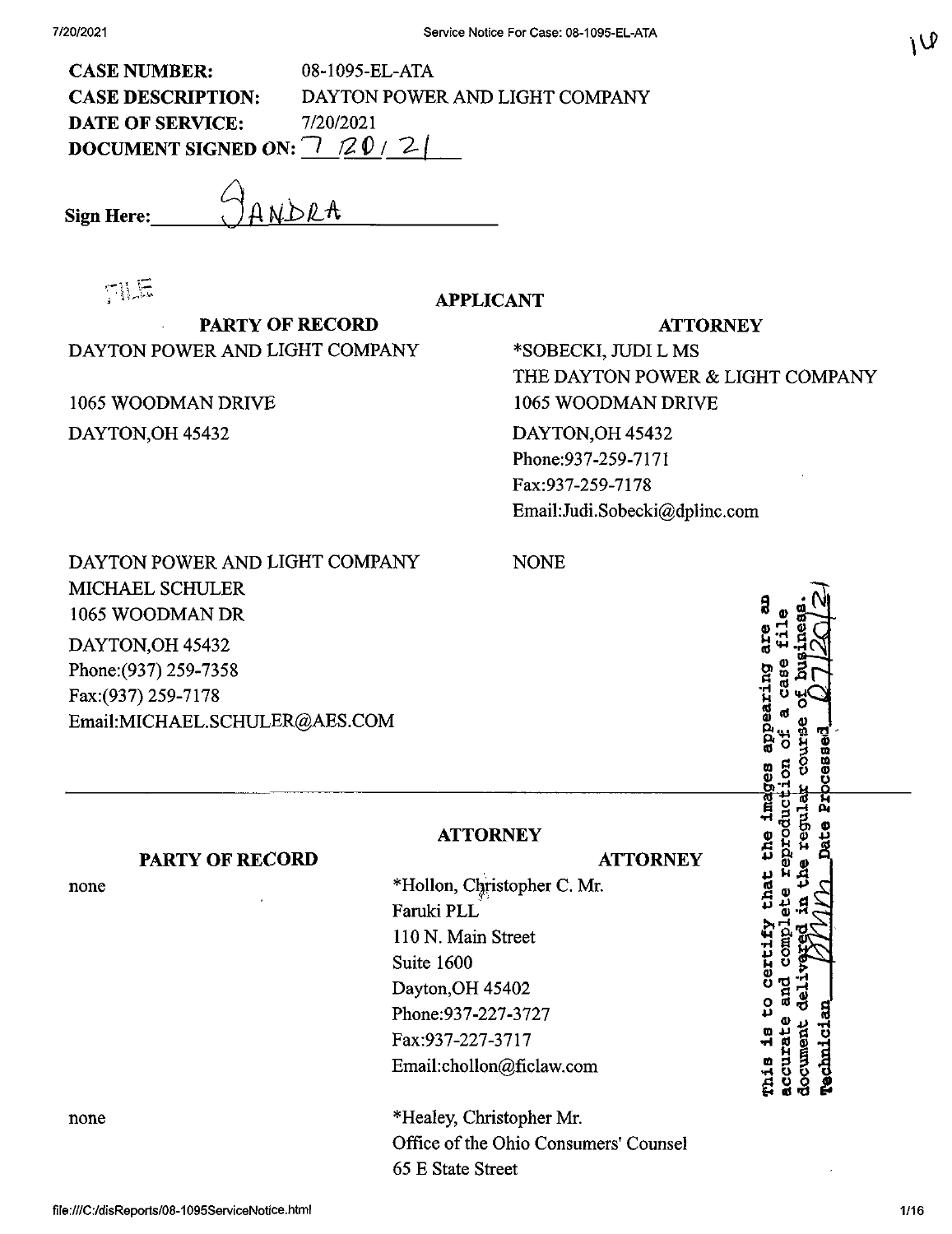7/20/2021 Servicse Notice For Case; 08-1095-EL-ATA Suite 700 Columbus,OH 43215 Phone:614-466-9571 Email:christopher.healey@occ.ohio.gov

none \*Bingham, Deb J. Ms. Office of the Ohio Consumers' Counsel 65 East State Street, 7th Floor Columbus,OH 43215-4203 Phone:614-466-1311 Fax:614-466-9475 Email:debra.bingham@occ.ohio.gov

none Michael, William 65 East State Street 7th Floor Columbus ,Ohio 43215 Phone:614-466-1291

none \*Petrucci, Gretchen L. Mrs. Vorys, Sater, Seymour and Pease 52 East Gay Street, P.O. Box 1008 Columbus,OH 43216-1008 Phone:614-464-5407 Fax:614-719-4793 Email:glpetrucci@vorys.com

none \*Keaney, Mark T Benesch, Friedlander, Coplan & AronoffLLP 41 S High Street Ste 2600 Columbus,OH 43215 Phone;(614) 223-9369 Fax:(614) 223-9330 Email:mkeaney@beneschlaw.com

none \*Naeder, Kimberly M. Mrs. Office of Ohio Attorney General 30 East Broad Street 26th Floor Columbus,OH 43215 Phone:614-466-4397 Fax:866-483-1098 Email:kimberly.naeder@ohioattomeygeneral.gov

 $10 - 110 + 11 + 11$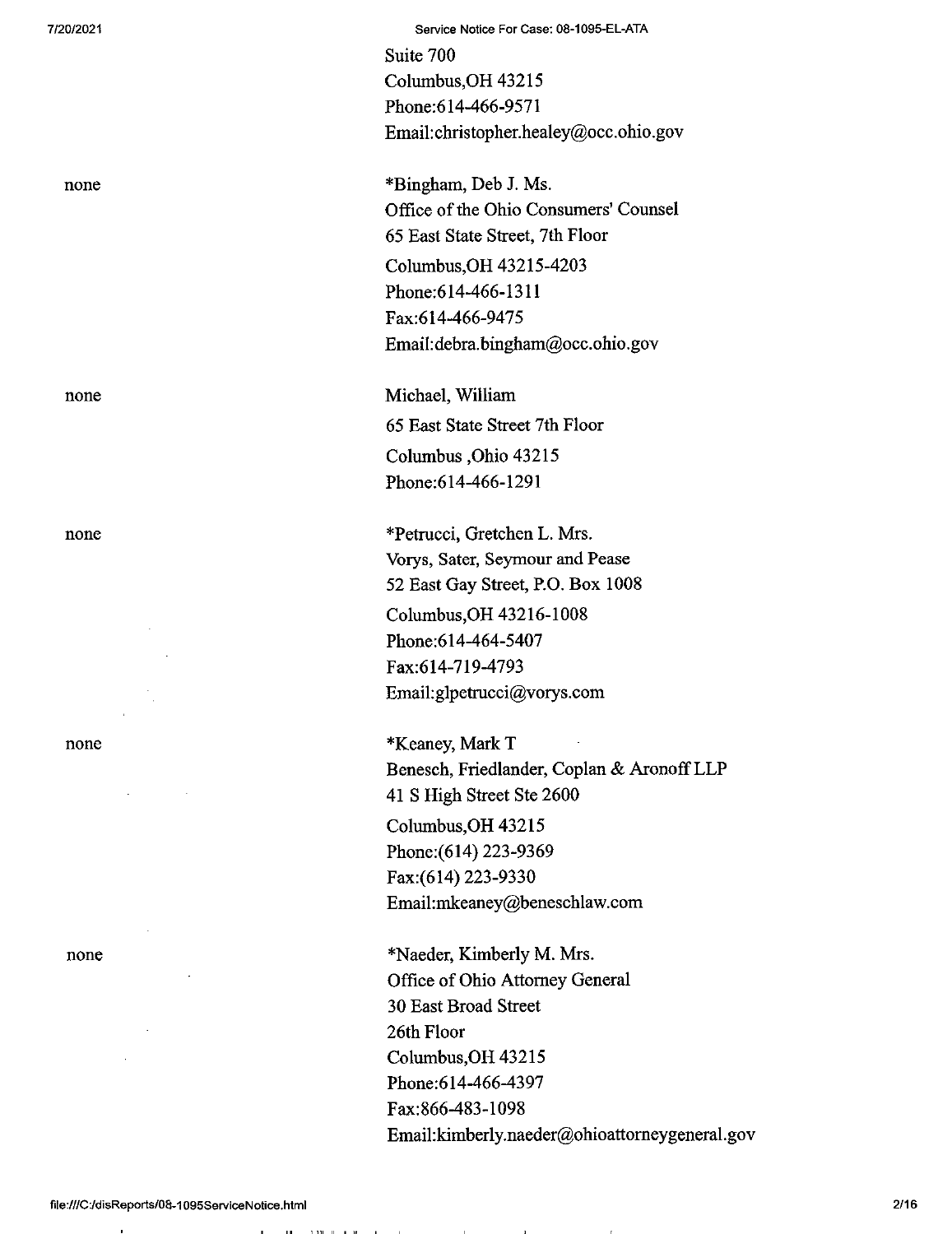| 7/20/2021 | Service Notice For Case: 08-1095-EL-ATA  |
|-----------|------------------------------------------|
| none      | *Sharkey, Jeffrey S Mr.                  |
|           | Faruki PLL                               |
|           | 110 North Main Street, Suite 1600        |
|           | Dayton, OH 45402                         |
|           | Phone: (937) 227-3747                    |
|           | Fax: (937) 227-3717                      |
|           | Email:jsharkey@ficlaw.com                |
|           |                                          |
| none      | *Mooney, Colleen L                       |
|           | <b>OPAE</b>                              |
|           | XXXXXXXX Return MailXXXXXXXXPO Box 12451 |
|           | Columbus, OH 43212-2451                  |
|           | Phone: 614-488-5739                      |
|           | Email: cmooney@ohiopartners.org          |
|           |                                          |
| none      | *Orahood, Teresa                         |
|           | Bricker & Eckler LLP                     |
|           | 100 South Third Street                   |
|           | Columbus, OH 43215-4291                  |
|           | Phone: (614) 227-4821                    |
|           | Fax:(614) 227-2390                       |
|           | Email:torahood@bricker.com               |
|           |                                          |
| none      | *Williams, Jamie Ms.                     |
|           | Ohio Consumers' Counsel                  |
|           | 65 East State Street, 7th Floor          |
|           | Columbus, OH 43215-4213                  |
|           | Phone:614-466-9547                       |
|           | Email:jamie.williams@occ.ohio.gov        |
|           |                                          |
| none      | *Bojko, Kimberly W. Mrs.                 |
|           | Carpenter Lipps & Leland LLP             |
|           | 280 North High Street                    |
|           | 280 Plaza Suite 1300                     |
|           | Columbus, OH 43215                       |
|           | Phone: 614-365-4100                      |
|           | Fax:614-365-9145                         |
|           | Email:bojko@carpenterlipps.com           |
| none      | *Greene, Tracy J Mrs.                    |
|           | Ohio Consumers' Counsel                  |
|           | 65 East State St.                        |
|           | 7th Floor                                |
|           | Columbus, OH 43215                       |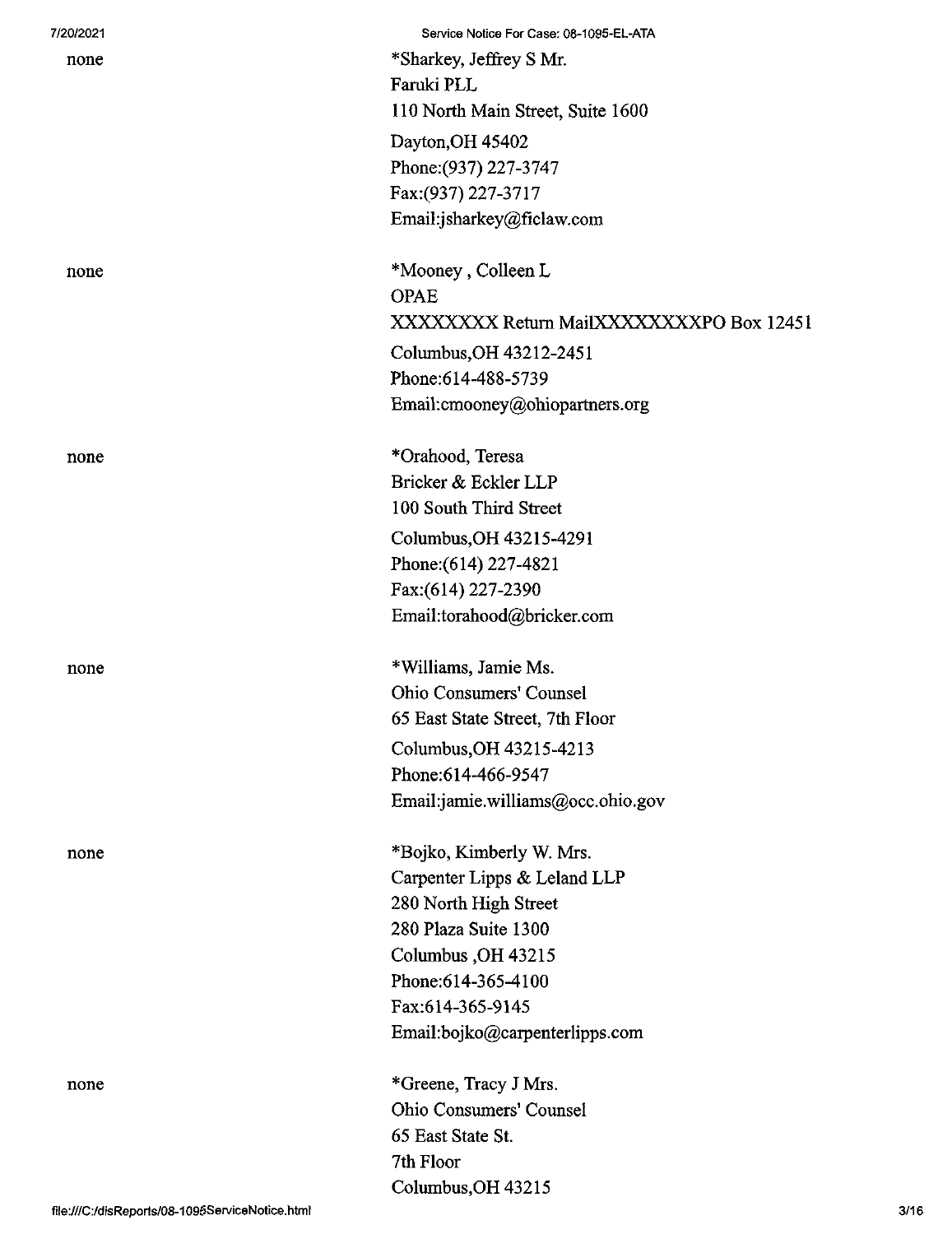| 7/20/2021 | Service Notice For Case: 08-1095-EL-ATA |
|-----------|-----------------------------------------|
|           | Phone: 614-466-9547                     |
|           | Fax:614-466-8574                        |
|           | Email:tracy.greene@occ.ohio.gov         |
| none      | *Fischer, Mary E. Ms.                   |
|           | Public Utilities Commission of Ohio     |
|           | 180 E. Broad St.                        |
|           | Columbus, OH 43215                      |
|           | Phone: (614)466-0469                    |
|           | Email:mary.fischer@puco.ohio.gov        |
| none      | *Chilcote, Heather A.                   |
|           | Public Utilities Commission of Ohio     |
|           | 180 East Broad Street                   |
|           | Columbus, OH 43215                      |
|           | Phone: (614) 466-0407                   |
|           | Email:heather.chilcote@puco.ohio.gov    |
| none      | *Staff, Docketing                       |
|           | Docketing                               |
|           | 180 East Broad Street                   |
|           | 11th Floor                              |
|           | Columbus, OH 43215                      |
|           | Phone: 614-466-4095                     |
|           | Fax:614-466-0313                        |
|           | Email:docketing@puco.ohio.gov           |
| none      | *Pritchard, Matthew R. Mr.              |
|           | McNees Wallace & Nurick                 |
|           | 21 East State Street                    |
|           | 17th Floor                              |
|           | Columbus, OH 43215                      |
|           | Phone:614-719-2840                      |
|           | Fax:614-469-4653                        |
|           | Email:mpritchard@mcneeslaw.com          |
| none      | *Kurtz, Michael L. Mr.                  |
|           | Boehm, Kurtz & Lowry                    |
|           | 36 E. Seventh St.,                      |
|           | Suite 1510                              |
|           | Cincinnati, OH 45202                    |
|           | Phone: (513)421-2255                    |
|           | Fax:(513)421-2764                       |
|           | Email:mkurtz@bkllawfirm.com             |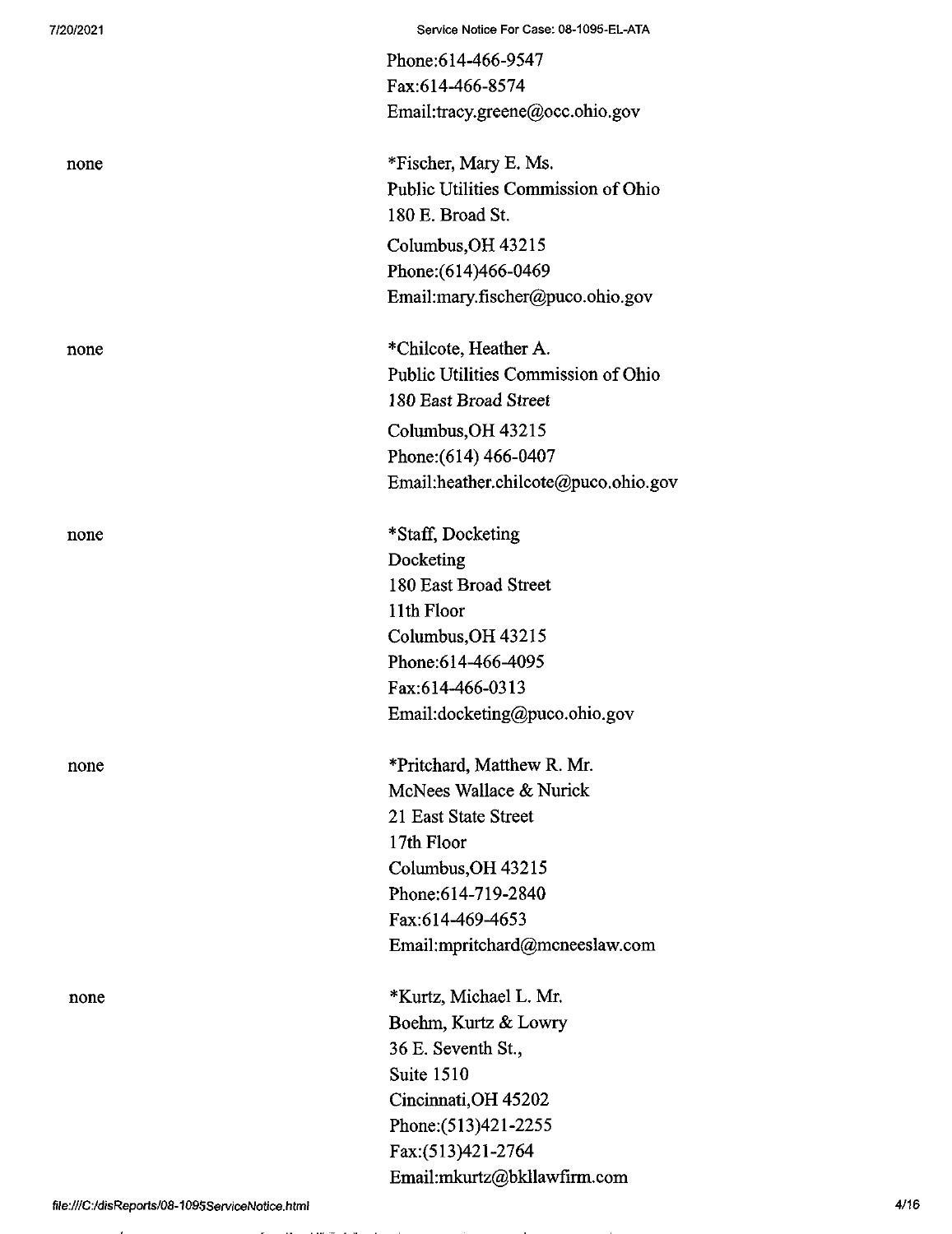| none | IRELAND, D. JEFFREY                         |
|------|---------------------------------------------|
|      | FARUKI IRELAND COX RHINEHAT & DUSING PPL    |
|      | 110 N MAIN ST, STE 1600                     |
|      | FIDELITY PLAZA                              |
|      | DAYTON, OH 45402                            |
|      | Phone: 937-227-3747                         |
| none | *Settineri, Michael J. Mr.                  |
|      | Vorys, Sater, Seymour and Pease LLP         |
|      | 52 East Gay Street                          |
|      | PO Box 1008                                 |
|      | Columbus, OH 43215                          |
|      | Phone:614-464-5462                          |
|      | Fax:614-719-5146                            |
|      | Email:mjsettineri@vorys.com                 |
| none | *Glover, Rebekah J. Ms.                     |
|      | McNees Wallace & Nurick                     |
|      | 21 East State Street                        |
|      | 17th Floor                                  |
|      | Columbus, OH 43215                          |
|      | Phone: 614-719-2855                         |
|      | Fax:614-469-4653                            |
|      | Email:rglover@mcneeslaw.com                 |
| none | *Nugent, Michael A Mr.                      |
|      | <b>IGS</b> Energy                           |
|      | 6100 Emerald Parkway                        |
|      | Dublin, OH 43016                            |
|      | Phone: 614-659-5065                         |
|      | Email:mnugent@igsenergy.com                 |
| none | *Alexander, Trevor Mr.                      |
|      | Benesch, Friedlander, Coplan & Aronoff, LLP |
|      | 41 S. High St.                              |
|      | 26th Floor                                  |
|      | Columbus, OH 43215                          |
|      | Phone:614-223-9363                          |
|      | Fax:614-223-9330                            |
|      | Email:talexander@beneschlaw.com             |
| none | PAUL WHITFIELD, ANGELA M                    |
|      | CARPENTER LIPPS & LELAND LLP                |
|      |                                             |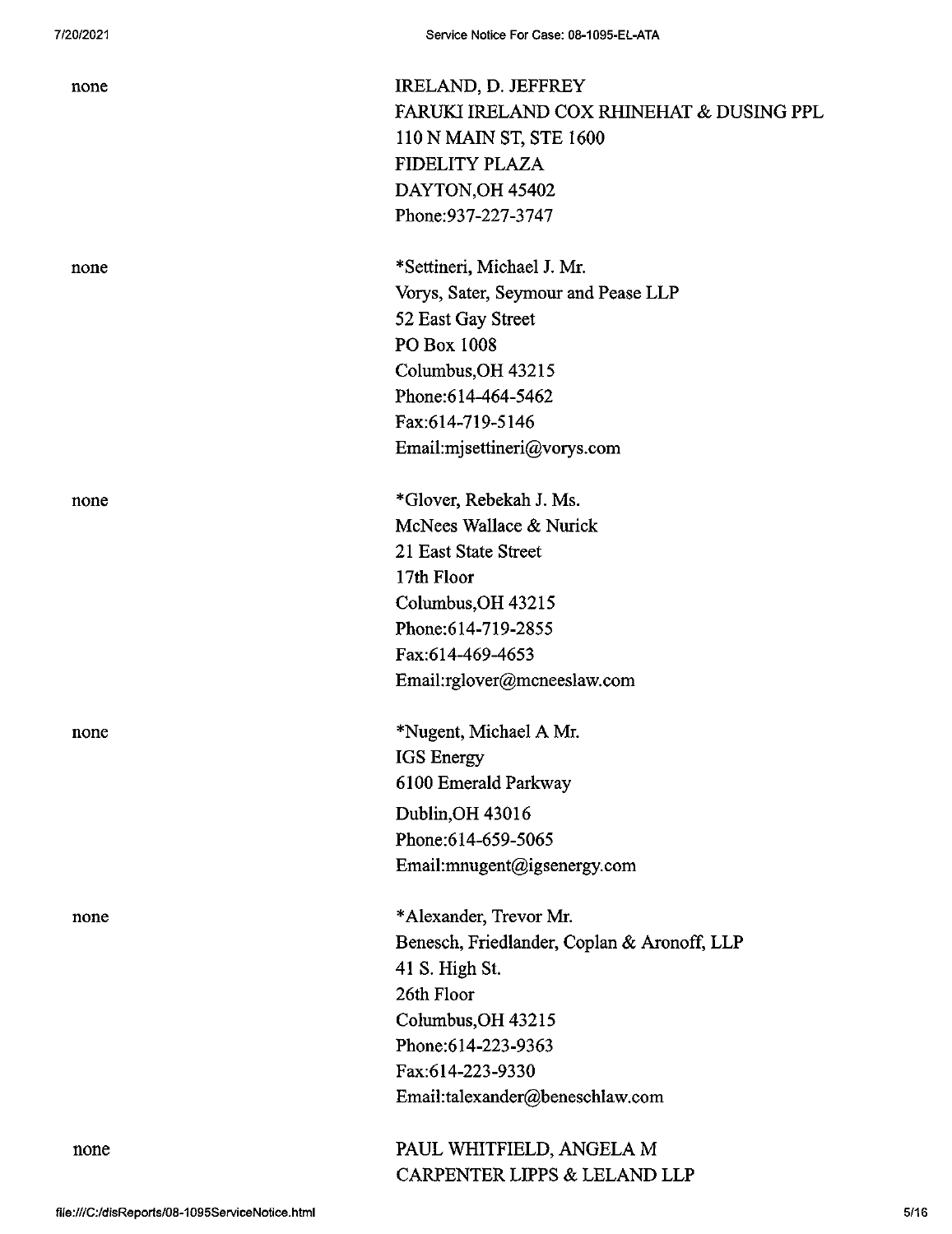| 7/20/2021 | Service Notice For Case: 08-1095-EL-ATA |
|-----------|-----------------------------------------|
|           | 280 PLAZA SUITE 1300                    |
|           | <b>280 NORTH HIGH STREET</b>            |
|           | COLUMBUS, OH 43215                      |
| none      | *Batikov, Ilya Mr.                      |
|           | Vorys, Sater, Seymour and Pease LLP     |
|           | 52 East Gay Street                      |
|           | PO Box 1008                             |
|           | Columbus, OH 43215                      |
|           | Phone: (614) 464-6434                   |
|           | Fax: (614) 719-4624                     |
|           | Email:ibatikov@vorys.com                |
| none      | *Sweeney, Helen                         |
|           | Interstate Gas Supply, Inc.             |
|           | 6100 Emerald Parkway                    |
|           | Dublin, OH 43016                        |
|           | Phone: 614-659-5057                     |
|           | Email:hsweeney@igsenergy.com            |
| none      | *Smith, Cheryl A Ms.                    |
|           | Carpenter Lipps & Leland                |
|           | 280 N. High Street                      |
|           | Suite 1300                              |
|           | Columbus, OH 43081                      |
|           | Phone: 614-365-4100                     |
|           | Fax:614-365-9145                        |
|           | Email:smith@carpenterlipps.com          |
| none      | *Petrucci, Gretchen L. Mrs.             |
|           | Vorys, Sater, Seymour and Pease         |
|           | 52 East Gay Street, P.O. Box 1008       |
|           | Columbus, OH 43216-1008                 |
|           | Phone: 614-464-5407                     |
|           | Fax:614-719-4793                        |
|           | Email:glpetrucci@vorys.com              |
| none      | *Walter, Danielle G Ms.                 |
|           | Carpenter Lipps & Leland LLP            |
|           | 280 N. High Street                      |
|           | Suite 1300                              |
|           | Columbus, OH 43215                      |
|           | Phone: (614)365-4104                    |
|           | Email:ghiloni@carpenterlipps.com        |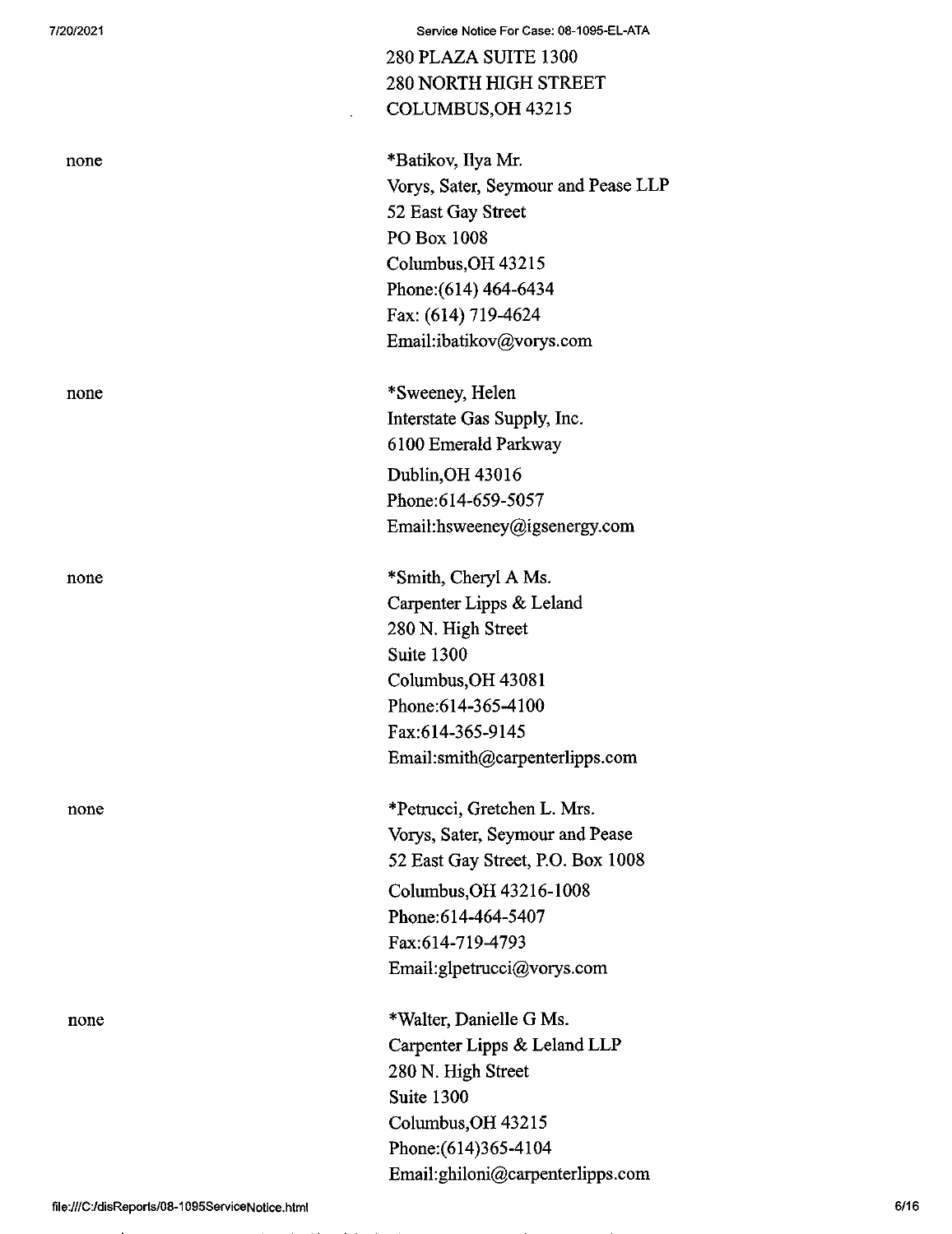| none | *Howard, Stephen M Mr.                     |
|------|--------------------------------------------|
|      | Vorys, Sater, Seymour and Pease LLP        |
|      | 52 E. Gay Street                           |
|      | XXXXX RETIRED XXXXX                        |
|      | Columbus, OH 43215                         |
|      | Phone: 614-464-5401                        |
|      | Fax:614-719-4772                           |
|      | Email:smhoward@vorys.com                   |
| none | *Keaney, Mark T                            |
|      | Benesch, Friedlander, Coplan & Aronoff LLP |
|      | 41 S High Street Ste 2600                  |
|      | Columbus, OH 43215                         |
|      | Phone: (614) 223-9369                      |
|      | Fax:(614) 223-9330                         |
|      | Email:mkeaney@beneschlaw.com               |
| none | *Mallarnee, Patti                          |
|      | The Office of the Ohio Consumers Counsel   |
|      | 65 East State Street                       |
|      | 7th Floor                                  |
|      | Columbus, OH 43215-4203                    |
|      | Phone: 614-466-8574                        |
|      | Email:patricia.mallarnee@occ.ohio.gov      |
| none | ALEXANDER, N TREVOR                        |
|      | BENESCH FRIEDLANDER COPLAN & ARONOFF LLP   |
|      | 41 S HIGH ST STE 2600                      |
|      | COLUMBUS, OH 43215-6164                    |
|      | Phone: 614-223-9363                        |
|      | Fax:614-223-9330                           |
|      | Email:TALEXANDER@BENESCHLAW.COM            |
| none | *Sharkey, Jeffrey S Mr.                    |
|      | Faruki PLL                                 |
|      | 110 North Main Street, Suite 1600          |
|      | Dayton, OH 45402                           |
|      | Phone: (937) 227-3747                      |
|      | Fax: (937) 227-3717                        |
|      | Email:jsharkey@ficlaw.com                  |
| none | WILLIS, MAUREEN R                          |
|      | 65 EAST STATE STREET, 7TH FLOOR            |
|      |                                            |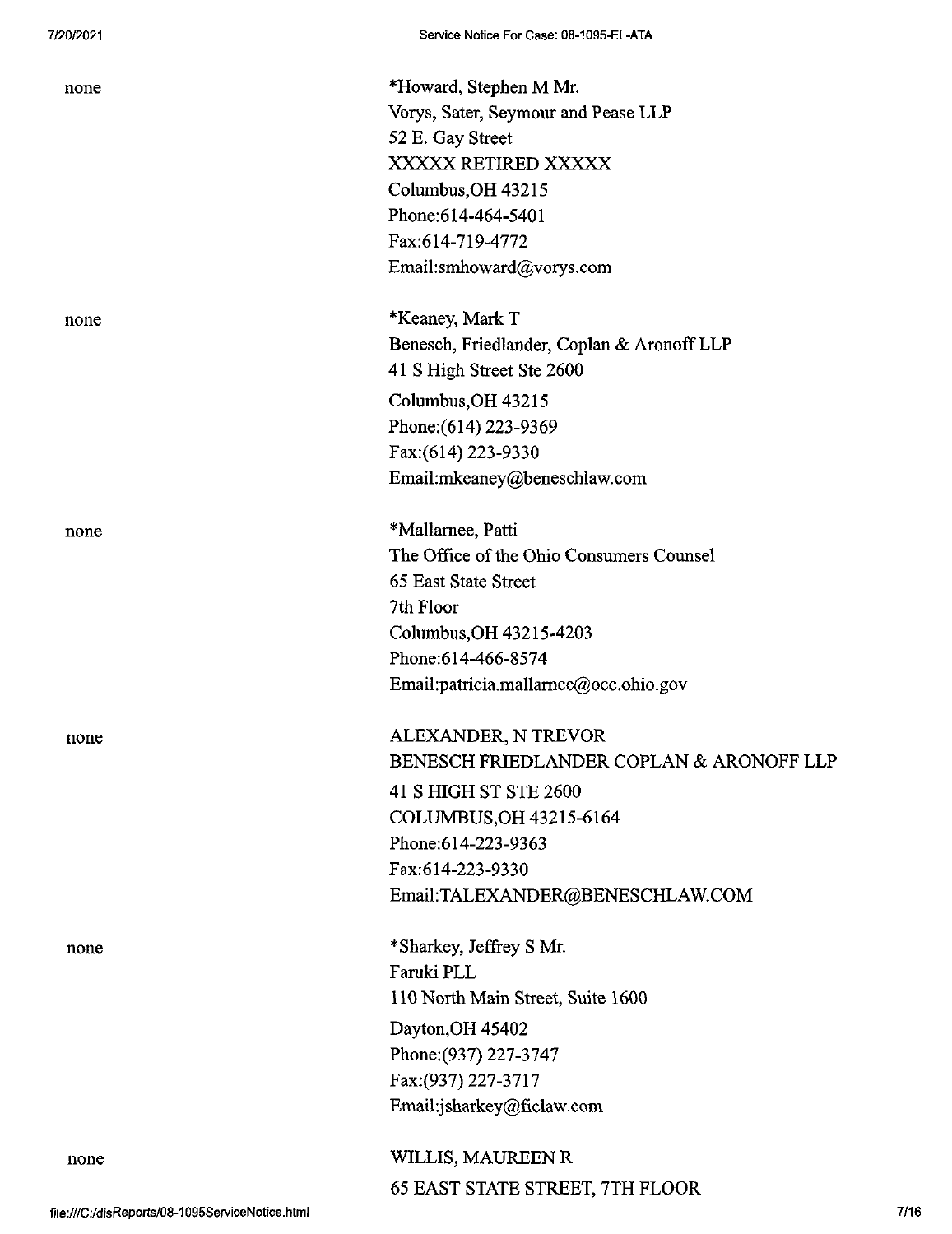| 7/20/2021 | Service Notice For Case: 08-1095-EL-ATA |
|-----------|-----------------------------------------|
|           | COLUMBUS, OH 43215-4203                 |
|           | Phone:614-466-9567                      |
|           | Email:MAUREEN.WILLIS@OCC.OHIO.GOV       |
| none      | *Brown, Eric R                          |
|           | THE DAYTON POWER AND LIGHT COMPANY      |
|           | MacGregor Park                          |
|           | 1065 Woodman Dr.                        |
|           | Dayton, OH 45432                        |
|           | Phone: (937) 259-7181                   |
|           | Fax: (937) 259-7775                     |
|           | Email:eric.brown@dplinc.com             |
| none      | *Moser, Nolan M Mr.                     |
|           | The Ohio Environmental Council          |
|           | 1207 Grandview Ave.                     |
|           | Columbus, OH 43212-3449                 |
|           | Phone: (614) 487-7506                   |
|           | Fax:(614)487-7510                       |
|           | Email:nolan@theoec.org                  |
| none      | *Gaunder, Debra A                       |
|           | Carpenter Lipps & Leland LLP            |
|           | 280 N High Street, Suite 1300           |
|           | Columbus, OH 43215                      |
|           | Phone: 614-300-4005                     |
|           | Fax:614-365-9145                        |
|           | Email:gaunder@carpenterlipps.com        |
| none      | *Orahood, Teresa                        |
|           | Bricker & Eckler LLP                    |
|           | 100 South Third Street                  |
|           | Columbus, OH 43215-4291                 |
|           | Phone: (614) 227-4821                   |
|           | Fax:(614) 227-2390                      |
|           | Email:torahood@bricker.com              |
| none      | <b>OHIO CONSUMERS COUNSEL</b>           |
|           | OHIO CONSUMERS' COUNSEL                 |
|           | return mail xxxxxx10 WEST BROAD ST.     |
|           | SUITE 1800 -                            |
|           | COLUMBUS, OH 43215-3485                 |
|           | Phone: 614-466-8574                     |

 $\mathbf{r} = \mathbf{r}$  and  $\mathbf{r} = \mathbf{r}$  and  $\mathbf{r} = \mathbf{r}$  and  $\mathbf{r} = \mathbf{r}$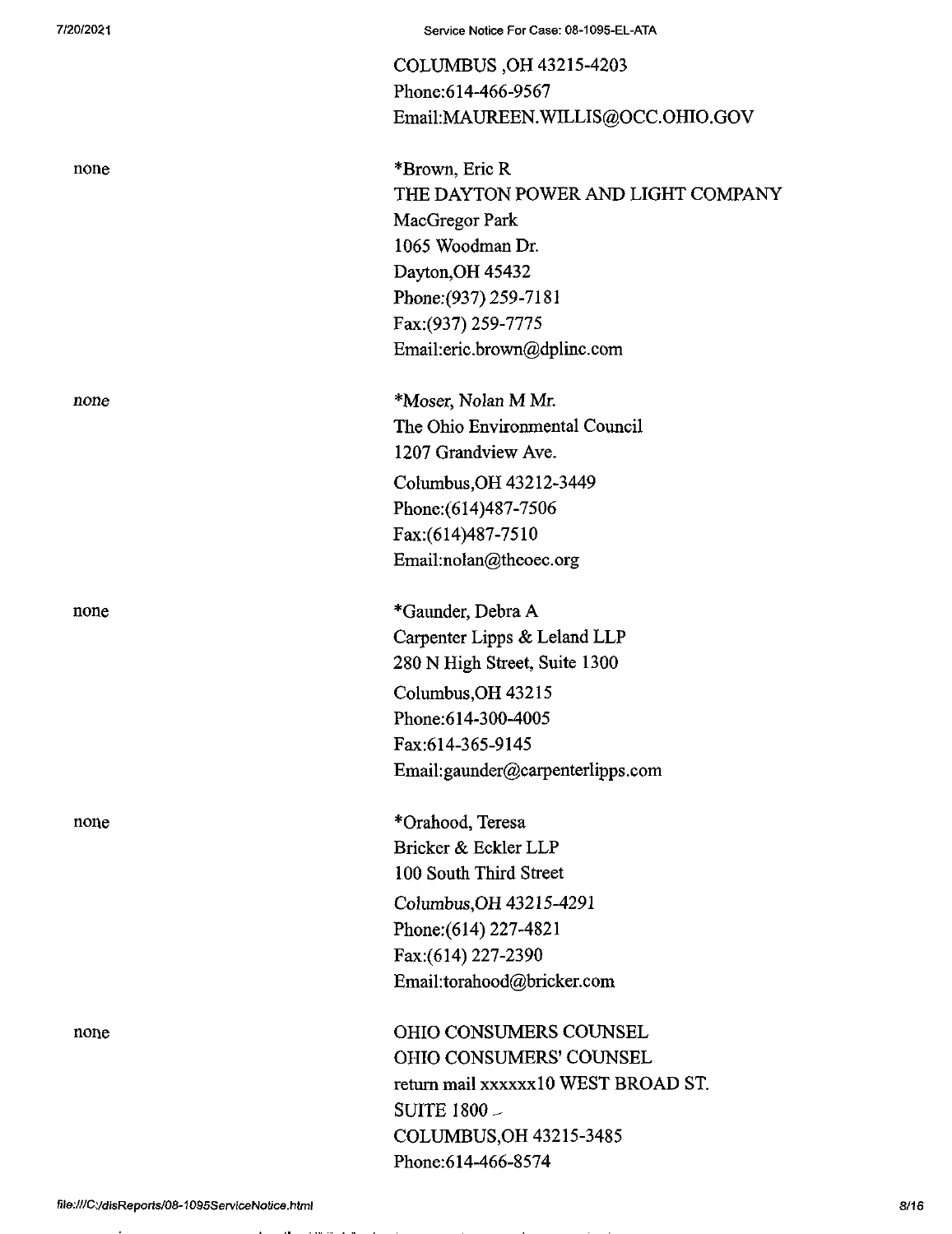Fax:614-466-9475

| none | HOLTZMAN HENDRICK, R<br>FARUKI IRELAND & COX P L L<br>500 COURTHOUSE PLAZA, S.W.<br><b>10 NORTH LUDLOW STREET</b><br>DAYTON, OH 45402<br>Phone: 937-227-3705<br>Fax:937-227-3717<br>Email:CFARUKI@FICLAW.COM  |
|------|---------------------------------------------------------------------------------------------------------------------------------------------------------------------------------------------------------------|
| none | *McAlister, Lisa G. (RETURNED MAIL) Mrs.<br>Nurick LL<br>21 East State Street<br>17th Floor<br>Columbus, OH 43215<br>Phone: 614-719-5957<br>Fax:614-469-4653<br>Email:lmcalister@mwncmh.com                   |
| none | *Williams, Jamie Ms.<br><b>Ohio Consumers' Counsel</b><br>65 East State Street, 7th Floor<br>Columbus, OH 43215-4213<br>Phone: 614-466-9547<br>Email:jamie.williams@occ.ohio.gov                              |
| none | *Sieck, William A Mr.<br>Ohio Attorney General's Office, Charitable Law Sec<br>150 East Gay Street<br>23rd Floor<br>Columbus, OH 43215<br>Phone: 614-466-3525<br>Email:billsieckjd@gmail.com                  |
| none | <b>SECHLER, JOEL E</b><br><b>CARPENTER LIPPS &amp; LELAND LLP</b><br>280 PLAZA<br>280 N HIGH ST STE 1300<br>COLUMBUS, OH 43215<br>Phone: 614-365-4100<br>Fax:614-365-9145<br>Email:SECHLER@CARPENTERLIPPS.COM |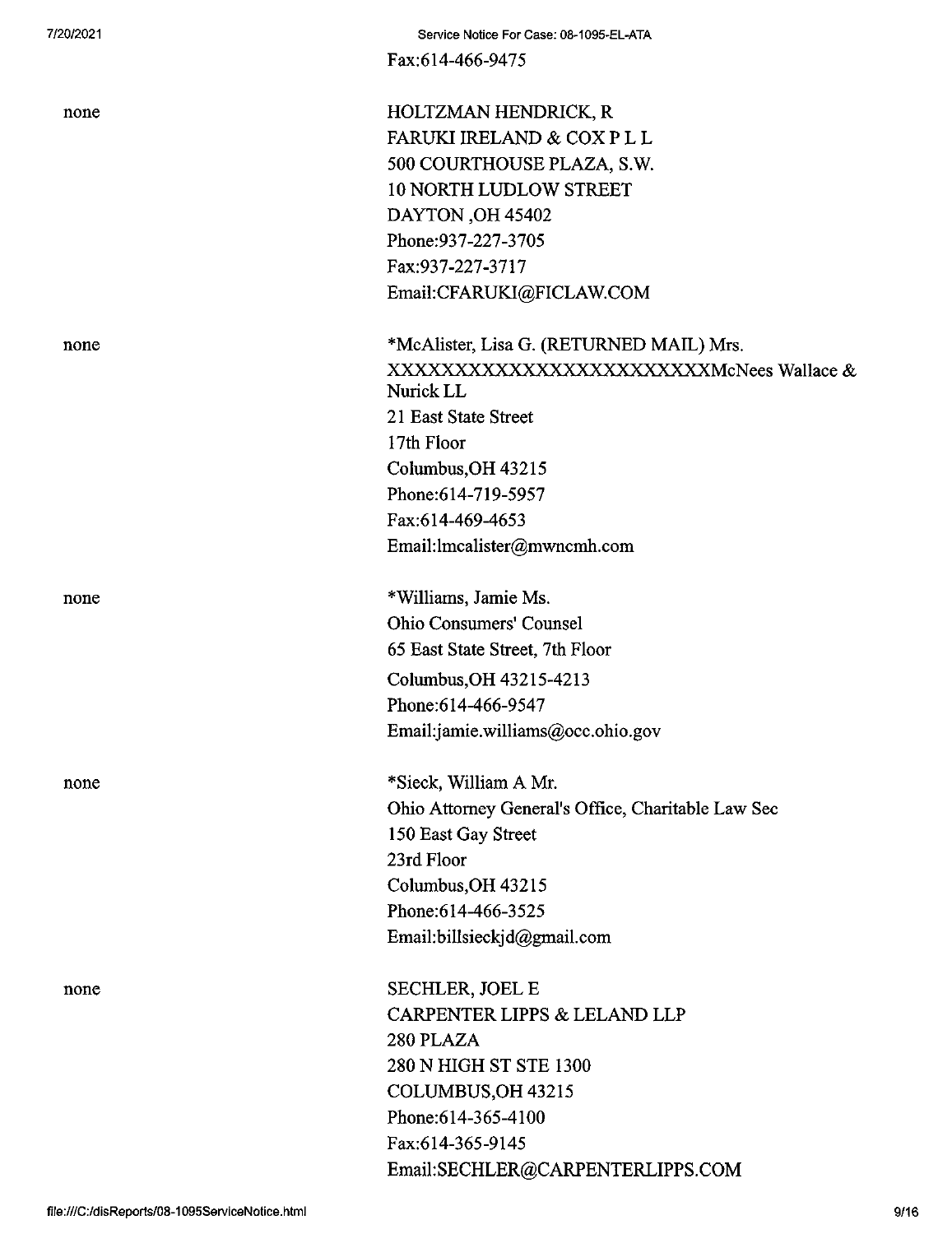| none | *Bojko, Kimberly W. Mrs.<br>Carpenter Lipps & Leland LLP<br>280 North High Street<br>280 Plaza Suite 1300<br>Columbus , OH 43215<br>Phone: 614-365-4100<br>Fax:614-365-9145<br>Email:bojko@carpenterlipps.com                                               |
|------|-------------------------------------------------------------------------------------------------------------------------------------------------------------------------------------------------------------------------------------------------------------|
| none | PORTER, ANDRE T<br>XXXXXXXXXXXXXXXXXXXSCHOTTENSTEIN ZOX &<br><b>DUNN CO LPA</b><br>XXXXXXXXXXXXXXXXXXXXXXXXXXXXXXXX250 WEST<br><b>STREET</b><br>COLUMBUS, OH 43215<br>Phone: (614) 462-1065<br>Fax:(614) 222-4707<br>Email:APORTER@SZD.COM                  |
| none | JEFFRIES, GARY A<br>DOMINION RETAIL, INC.<br>501 MARTINDALE STREET<br><b>SUITE 400</b><br>PITTSBURG, PA 15212-5844<br>Phone: 330-664-2425<br>Fax:412-237-4782<br>Email:gjeffries@dom.com                                                                    |
| none | FONNER, CYNTHIA A (RETURNED MAIL)<br>XXXXXXXXXXXXXXXXXXXXXXXXXXXXXCONSTELLATION<br><b>ENERGY GR</b><br>550 W. WASHINGTON ST.<br><b>SUITE 300</b><br>CHICAGO, IL 60661<br>Phone:312-704-8518<br>Fax:312-795-9286<br>Email:CYNTHIA.A.FONNER@CONSTELLATION.COM |
| none | <b>NONE</b>                                                                                                                                                                                                                                                 |
| none | *Chambers, Nell B Ms.<br>Schottenstein, Zox & Dunn Co., LPA<br>250 West Street                                                                                                                                                                              |

 $\overline{a}$  $\sim$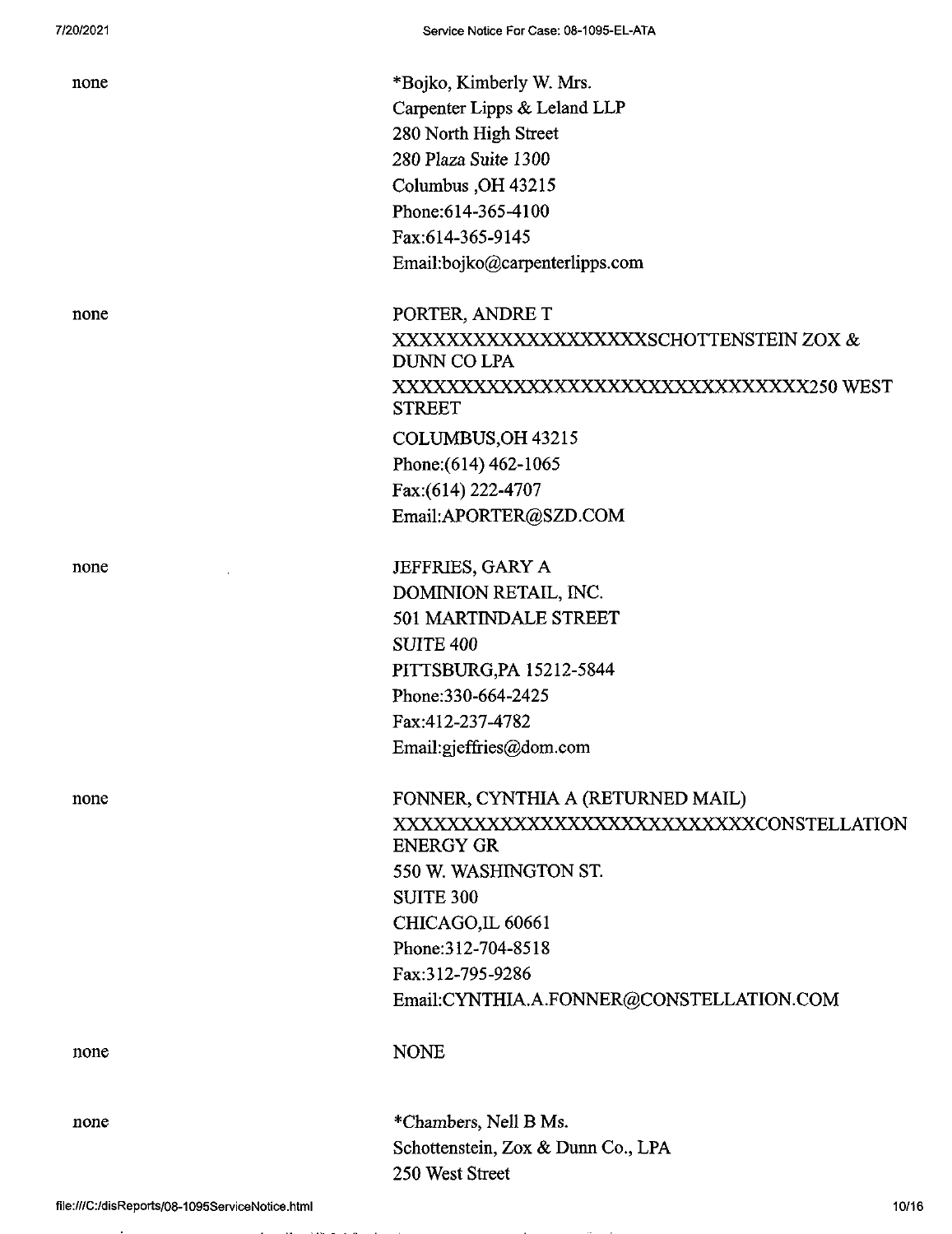| 7/20/2021 | Service Notice For Case: 08-1095-EL-ATA                  |
|-----------|----------------------------------------------------------|
|           | Columbus, OH 43215                                       |
|           | Phone:614-462-1090                                       |
|           | Fax:614-228-4881                                         |
|           | Email:nchambers@szd.com                                  |
| none      | HEDRICK, R HOLTZMAN                                      |
|           | FARUKI IRELAND & COX P L L                               |
|           | 500 COURTHOUSE PLAZE SW                                  |
|           | <b>10 NORTH LUDLOW STREET</b>                            |
|           | DAYTON, OH 45402                                         |
|           | Phone: (937) 227-3705                                    |
| none      | *Pritchard, Matthew R. Mr.                               |
|           | McNees Wallace & Nurick                                  |
|           | 21 East State Street                                     |
|           | 17th Floor                                               |
|           | Columbus, OH 43215                                       |
|           | Phone: 614-719-2840                                      |
|           | Fax:614-469-4653                                         |
|           | Email:mpritchard@mcneeslaw.com                           |
| none      | *Kurtz, Michael L. Mr.                                   |
|           | Boehm, Kurtz & Lowry                                     |
|           | 36 E. Seventh St.,                                       |
|           | Suite 1510                                               |
|           | Cincinnati, OH 45202                                     |
|           | Phone: (513)421-2255                                     |
|           | Fax:(513)421-2764                                        |
|           | Email:mkurtz@bkllawfirm.com                              |
| none      | *Lang, James F Mr.                                       |
|           | Calfee Halter & Griswold LLP                             |
|           | 1200 Huntington Center                                   |
|           | 41 South High Street                                     |
|           | Columbus, OH 43215                                       |
|           | Phone: 614-621-1500                                      |
|           | Fax:214-241-0816                                         |
|           | Email:jlang@calfee.com                                   |
| none      | *Settineri, Michael J. Mr.                               |
|           | Vorys, Sater, Seymour and Pease LLP                      |
|           | 52 East Gay Street                                       |
|           | PO Box 1008                                              |
|           | Columbus, OH 43215                                       |
|           | 11/16<br>file:///C:/disReports/08-1095ServiceNotice.html |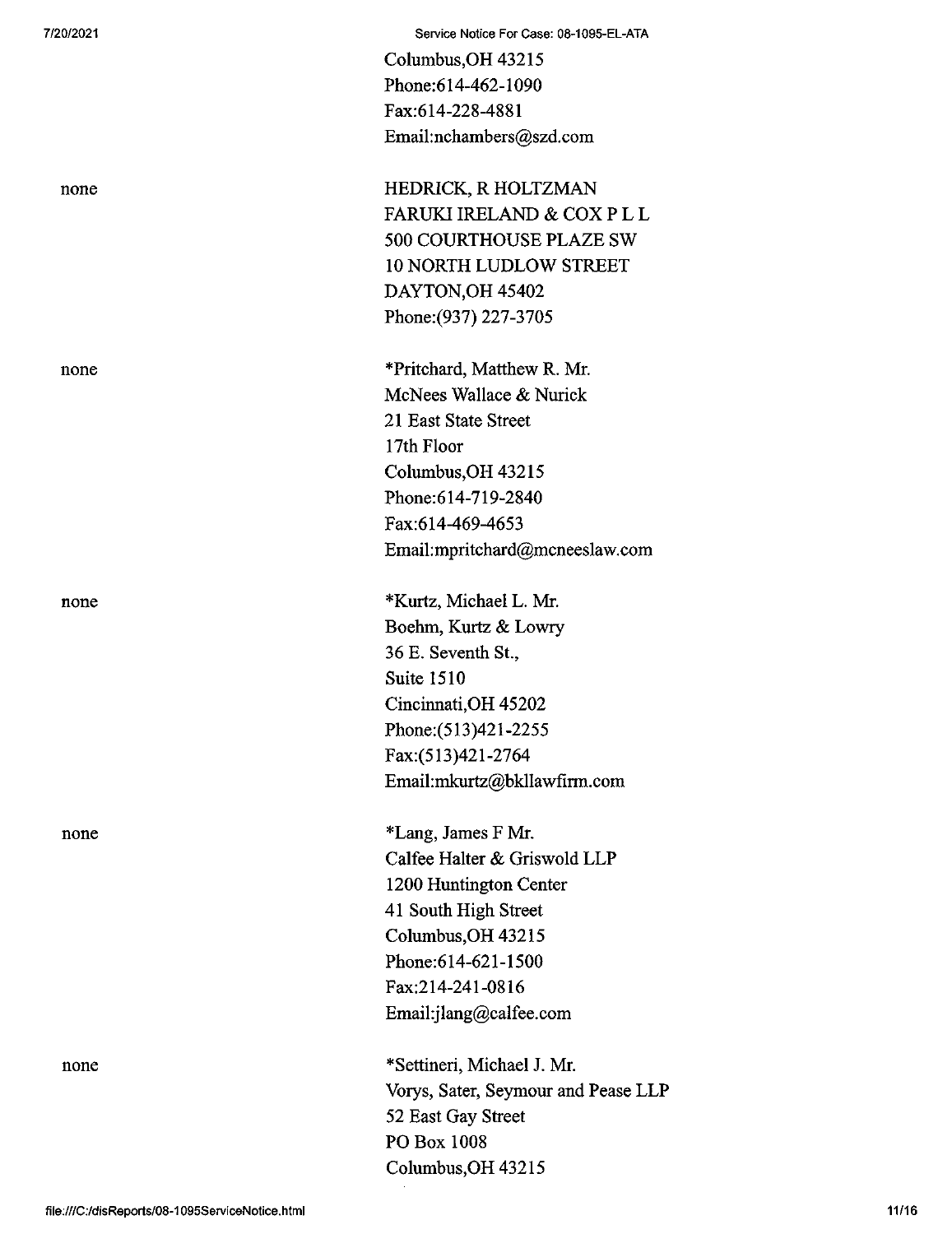| 7/20/2021 | Service Notice For Case: 08-1095-EL-ATA                  |
|-----------|----------------------------------------------------------|
|           | Phone: 614-464-5462                                      |
|           | Fax:614-719-5146                                         |
|           | Email:mjsettineri@vorys.com                              |
| none      | BENTINE, JOHN                                            |
|           | AMERICAN MUNICIPAL POWER, INC.                           |
|           | 1111 SCHROCK ROAD                                        |
|           | <b>SUITE 100</b>                                         |
|           | COLUMBUS, OH 43229                                       |
|           | Phone: 614-540-1111                                      |
|           | Email:JBENTINE@AMPPARTNERS.ORG                           |
| none      | SHARKEY, JEFFREY                                         |
|           | <b>FARUKI GILLIAM &amp; IRELAND</b>                      |
|           | 500 COURTHOUSE PLAZA, S.W.                               |
|           | <b>10 NORTH LUDLOW STREET</b>                            |
|           | DAYTON, OH 45402                                         |
| none      | IDZKOWSKI, MICHAEL E. XXXXXXX                            |
|           | XXXX RETURN MAIL XXXXXXXXOHIO CONSUMER<br><b>COUNSEL</b> |
|           | <b>10 WEST BROAD STREET</b>                              |
|           | <b>SUITE 1800</b>                                        |
|           | COLUMBUS, OH 43215-3485                                  |
|           | Phone:614-466-8574                                       |
|           | Email:IDZKOWSKI@OCC.STATE.OH.US                          |
| none      | *Alexander, Trevor Mr.                                   |
|           | Benesch, Friedlander, Coplan & Aronoff, LLP              |
|           | 41 S. High St.                                           |
|           | 26th Floor                                               |
|           | Columbus, OH 43215                                       |
|           | Phone: 614-223-9363                                      |
|           | Fax:614-223-9330                                         |
|           | Email:talexander@beneschlaw.com                          |
|           |                                                          |

## **INTERVENOR**

 $\sim 10^{-1}$ 

**College** 

#### **ATTORNEY**

SMITH, CRAIG I. ATTORNEY AT LAW 15700 VAN AKEN BLVD SUITE #26

 $\mathbf{r}$ 

# **PARTY OF RECORD** CARGILL, INCORPORATED

15407 MCGINTY RD. W.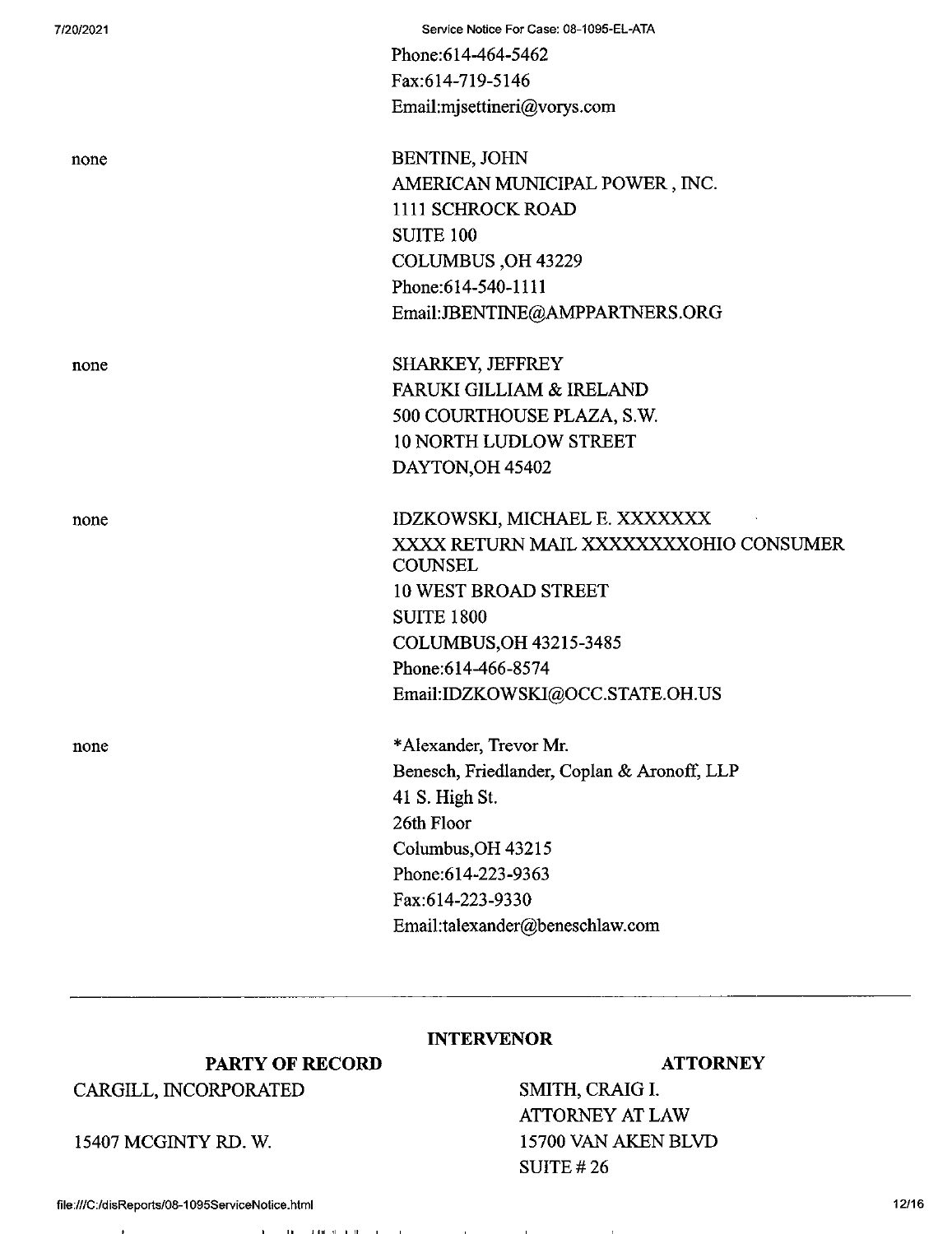WAYZATA,MN 55391-2399

CITY OF DAYTON BARBARA DOSECK 101 W. THIRD STREET DAYTON,OH 45401 Phone:937-333-4800

### Email:BARBARA.DOSECK@DAYTONOHIO.GOV

DOMINION ENERGY SOLUTIONS, INC SENIOR **COUNSEL** TEIRRA M EVERETTE 120 TREDEGAR STREET RICHMOND,VA 23219 Phone:804-819-2698 Fax:804-819-2182 Email:TEIRRAl@DOMINIONENERGYCOM

EDGEMONT NEIGHBORHOOD COALITION RETURNED MAIL xxxxxxxxxxxxxxxxxxxxxxxxx <sup>333</sup> WEST FIRST STREET SUITE 500B DAYTON,OH 45402 Phone:937-228-8088 Fax:937-449-8131 Email:EJACOBS@ABLELAW.ORG

HONDA DEVELOPMENT & MANUFACTURING OF **AMERICA LLC** 

24000 HONDA PARKWAY MARYSVILLE,OH 43040-9251

## INDUSTRIAL ENERGY USERS OF OHIO

MATTHEW R. PRITCHARD XXXXXXXXXXXXDIRECT ENERGY MCNEES WALLACE & NURICK LLC FIFTH THIRD 21 E STATE ST

Service Notice For Case: 08-1095-EL-ATA

CLEVELAND,OH 44120 Phone:(216) 561-9410

\*Miller, Christopher L. Mr. Ice Miller LLP 250 West Street Columbus,OH 43215 Phone:614-462-5033 Fax:614-224-3886 EmaiI:christopher.miller@icemiller.com

#### ROYER, BARTH E

BARTH E ROYER LLC 2740 EAST MAIN STREET BEXLEY,OH 43209 Phone:614-385-1937 Fax:614-360-3529 Email:BarthRoyer@aoLcom

### JACOBS, ELLIS

COMMUNITY UNITED FOR ACTIO 130 WEST 2ND STTREET SUITE 700 DAYTON ,OH 45402 Phone:937-535-4419 Fax:937-535-4600 Email:ejacobs@ablelaw.org

\*PETRICOFF, M HOWARD XXX RETIRED XXX VORYS SATER SEYMOUR AND PEASE LLP 52 E. GAY STREET P.O. BOX 1008 COLUMBUS,OH 43216-1008 Phone:614-464-5414 Fax:614-464-6350 Email:mhpetricoff@vssp.com

\*CLARK, JOSEPH M XXXXXXX RETURNMAIL XXXXXXXXXXX DIR OF REG AFFAIRS & CORP COUNSEL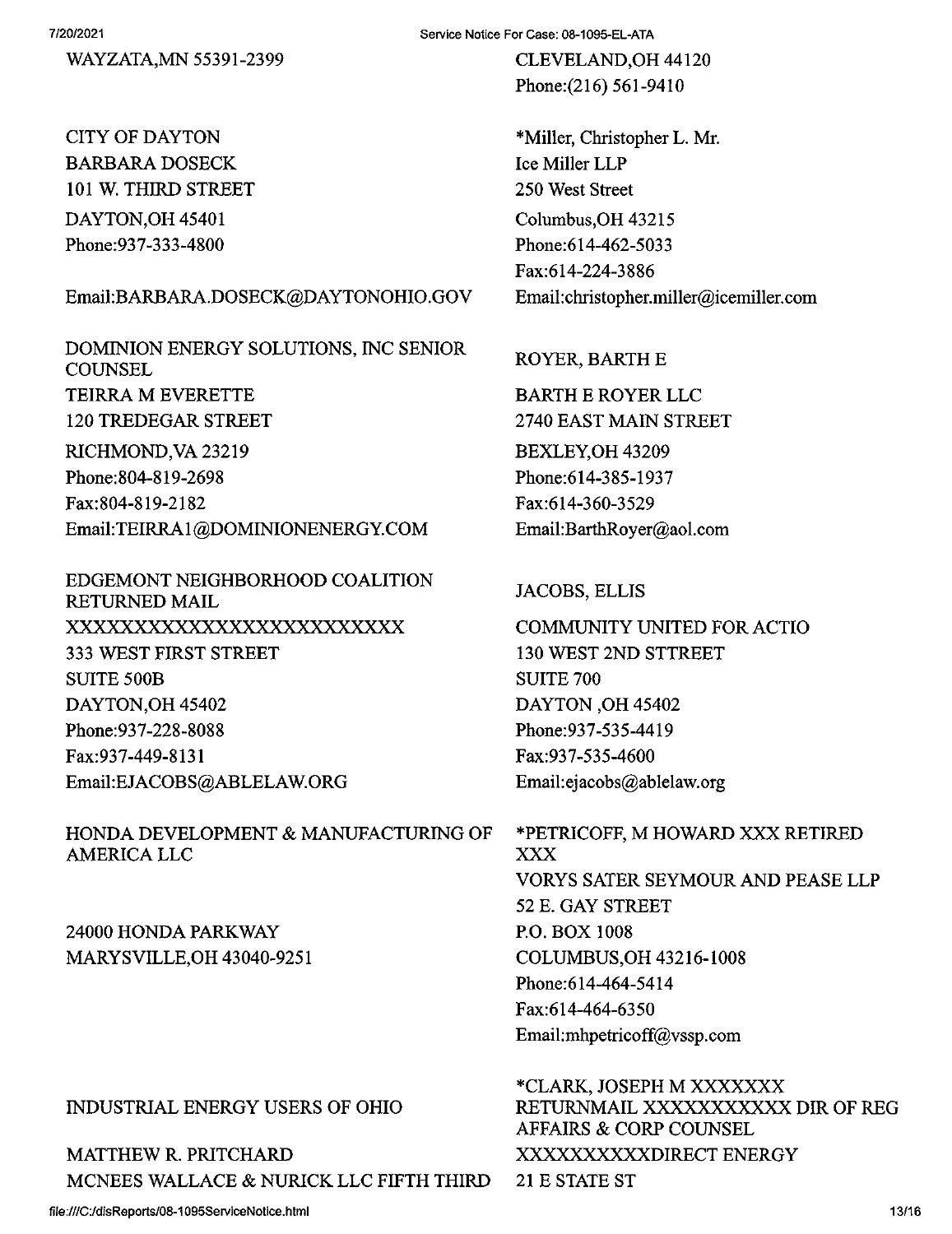#### 7/20/2021

**CENTER** 21 EAST STATE ST 17TH FLOOR COLUMBUS,OH 43215 Phone:(614) 469-8000

### KROGER COMPANY, THE

MR. DENIS GEORGE 1014 VINE STREET-G07 CINCINNATI,OH 45202-1100

none

# OHIO ENERGY GROUP, INC. KURT J BOEHM 36 E. SEVENTH STREET SUITE 1510 CINCINNATI,OH 45202 Phone:513-421-2255 Fax:513-421-2764 Email:OHIOENERGYGROUP@BKLLAWFIRM.COM Email:dboehm@bkllawfirm.com

# OHIO FARM BUREAU FEDERATION, INC.

DALE ARNOLD

STE 1900 COLUMBUS,OH 43215 Phone:614-220-4369 X 232 Fax:614-220-4674 Email:JOSEPH.CLARK@DIRECTENERGY.COM

WHITE, MATTHEW S. 6100 EMERALD PARKWAY

DUBLIN,OH 43016 Phone:614-659-5000 Fax:614-659-5073 Email:MSWHITE@IGSENERGY.COM

none ECKHART, HENRY W. XXXXXXXX RETURN MAIL XXXXXXXXX 1200 CHAMBERS ROAD STE 106 COLUMBUS,OH 43212 Phone:614-461-0984

> UKEILEY , ROBERT (RETURNED MAIL) ATTORNEY XXXXXXXXXXXXXXXXXXXXXXXXLW OFFICE OF ROBERT UKEILE 507 CENTER STREET BEREA,KY 40403-1738 Phone:859-986-5402 Fax:866-618-1017

\*Boehm, David F. Mr. Boehm, Kurtz & Lowry 36 E.Seventh St., Suite 1510

Email:rukieley@igc.org

Cincinnati,OH 45202 Phone:(513)421-2255 Fax:(513)421-2764

GEARHARDT, LARRY CHIEF LEGAL **COUNSEL**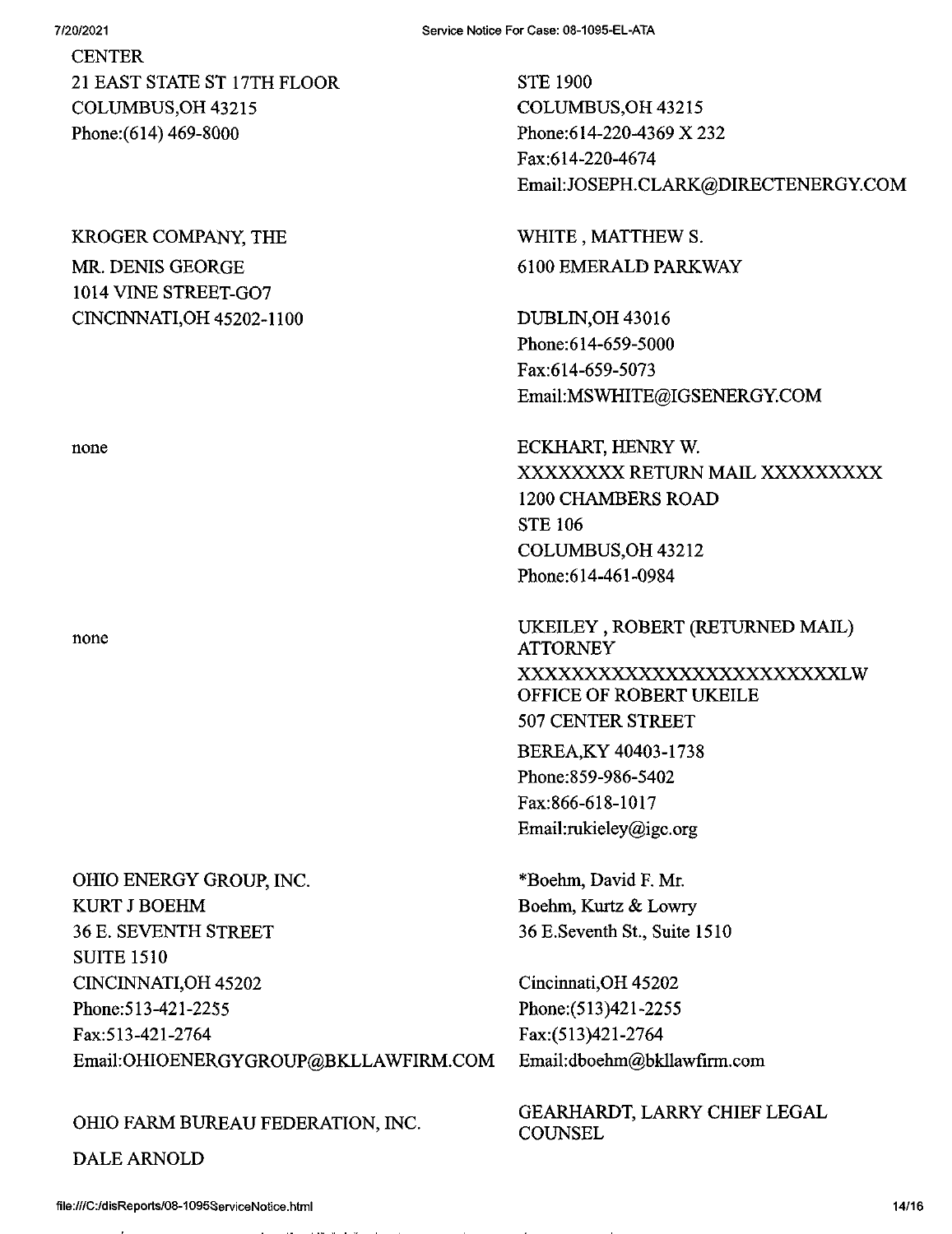DIRECTOR ENERGY SERVICES P.O. BOX 182383 COLUMBUS ,OH 43218

OHIO HOSPITAL ASSOCIATION BRICKER & ECKLER LLP 100 SOUTH THIRD STREET COLUMBUS,OH 43215-4291 Phone:614-227-2300 Fax:614-227-2390 Email:INFO@BRICKER.COM

OHIO MANUFACTURERS ASSOCIATION ERIC L. BURKLAND, PRESIDENT 33 NORTH HIGH STREET COLUMBUS,OH 43215-3005

280 NORTH HIGH STREET P.O. BOX 182383 COLUMBUS,OH 43218 Phone:614-246-8256 Fax:614-246-8656 Email:LGearhardt@ofbf.org

SITES, RICHARD ATTORNEY AT LAW OHIO HOSPITAL ASSOCIATION 155 EAST BROAD STREET 15TH FLOOR COLUMBUS,OH 43215-3620 Phone:614-221-7614 Fax:614-221-4771 Email:RICKS@OHANET.ORG

\*0'Brien, Thomas J Mr. Bricker & Eckler, LLP 100 South Third Street Columbus, OH 43215 Phone:(614) 227-2335 Email:tobrien@bricker.com

NONE

RETAIL ENERGY SUPPLY ASSOCIATION c/o GRETCHEN L. PETRUCCI VORYS, SATER, SEYMOUR AND PEASE LLP 52 EAST GAY ST. COLUMBUS ,OH 43215 Phone:614-464-5462

## SIERRA CLUB OHIO CHAPTER

## CHRISTOPHER ALLWEIN

65 E STATE STREET SUITE 1800 COLUMBUS ,OH 43215-4295 Phone:614-462-5400 Fax:614-464-2634 Email:CALLWEIN@KEGLERBROWN.COM

SIERRA CLUB OHIO CHAPTER CHRISTOPHER ALLWEIN 65 E STATE STREET SUITE 1800

UKEILEY , ROBERT (RETURNED MAIL) **ATTORNEY** XXXXXXXXXXXXXXXXXXXXXXXXLW OFFICE OF ROBERT UKEILE 507 CENTER STREET

BEREA,KY 40403-1738 Phone:859-986-5402 Fax:866-618-1017 Email:rukieley@igc.org

ECKHART, HENRY W. XXXXXXXX RETURN MAIL XXXXXXXXX 1200 CHAMBERS ROAD STE 106